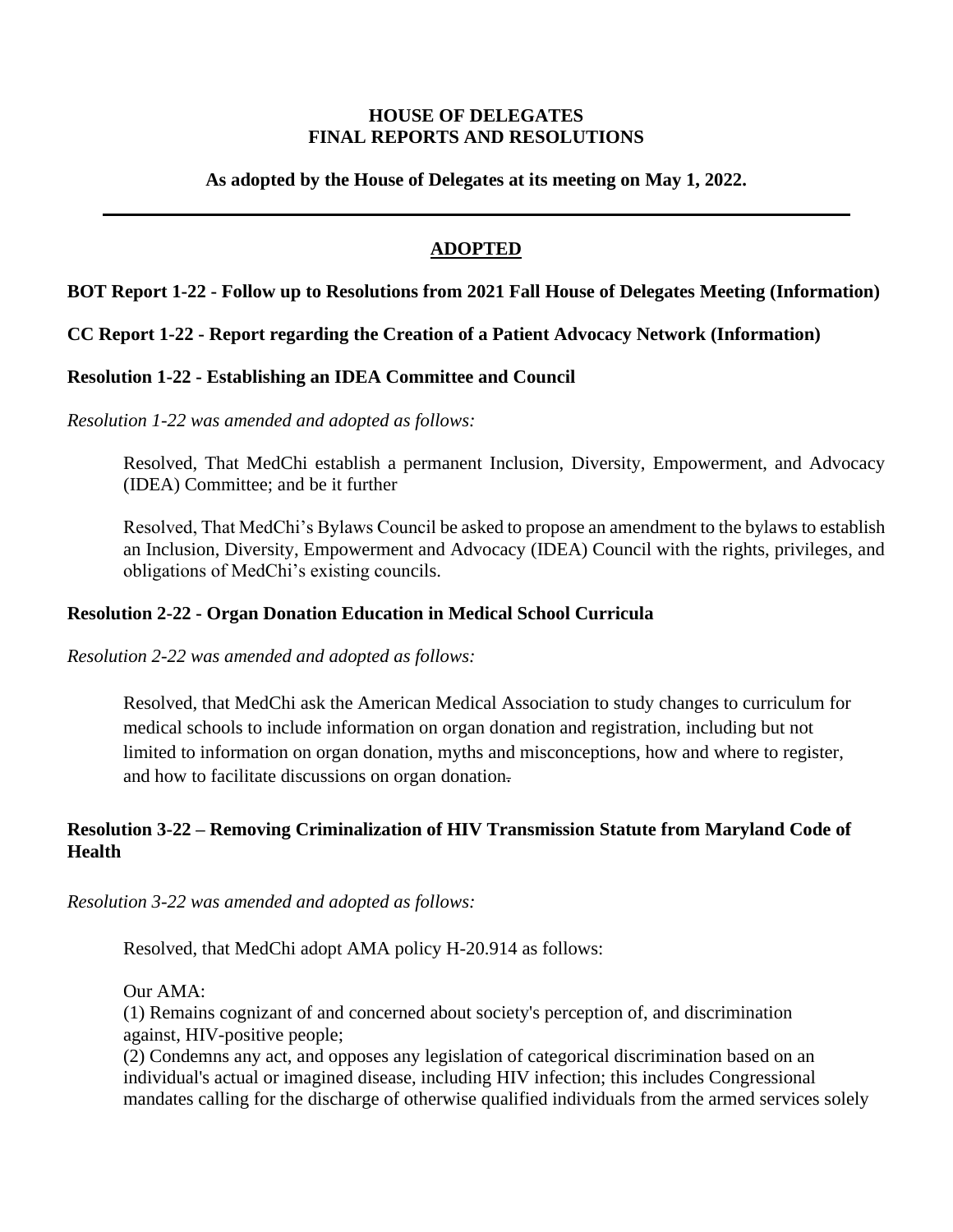because of their HIV seropositivity;

(3) Encourages vigorous enforcement of existing anti-discrimination statutes; incorporation of HIV in future federal legislation that addresses discrimination; and enactment and enforcement of state and local laws, ordinances, and regulations to penalize those who illegally discriminate against persons based on disease;

(4) Encourages medical staff to work closely with hospital administration and governing bodies to establish appropriate policies regarding HIV-positive patients;

(5) Supports consistency of federal and/or state laws with current medical and scientific knowledge including avoidance of any imposition of punishment based on health and disability status; (6) Encourages public education and understanding of the stigma created by HIV criminalization

statutes and subsequent negative clinical and public health consequences; and

(7) will: (a) advocate for repeal of legislation that criminalizes non-disclosure of Human Immunodeficiency Virus (HIV) status for people living with HIV; and (b) work with other stakeholders to develop a program whose primary goal is to destigmatize HIV infection through educating the public, physicians, and other health care professionals on current medical advances in HIV treatment that minimize the risk of transmission due to viral load suppression and the availability of PrEP.

# **Resolution 4-22 – Expanding Maryland Medicaid Coverage of Gender-Affirming Care**

*Resolution 4-22 was amended and adopted as follows:*

Resolved, that MedChi supports the expansion of Maryland coverage of gender-affirming care to meet current standards of care; and be it further

Resolved, that MedChi supports equitable access to high quality care for all transgender residents of Maryland.

# **Resolution 5-22 – Strengthening Patient Privacy in Maryland**

*Resolution 5-22 was amended and adopted as follows:*

Resolved, that MedChi will encourage research into evidence-based practices to update guidelines protecting patient health information; and be it further

Resolved, that MedChi ask the AMA to study the modern threats to patient privacy, especially in the context of augmented intelligence, and generate recommendations to guide AMA advocacy in this area for the betterment of patient rights.

# **Resolution 6-22 – Physician Interventions Addressing Environmental Health and Justice**

*Resolution 6-22 was amended and adopted as follows:*

Resolved, that MedChi adopt AMA policy H-135.938 as follows:

Our AMA:

1. Supports the findings of the Intergovernmental Panel on Climate Change's fourth assessment report and concurs with the scientific consensus that the Earth is undergoing adverse global climate change and that anthropogenic contributions are significant. These climate changes will